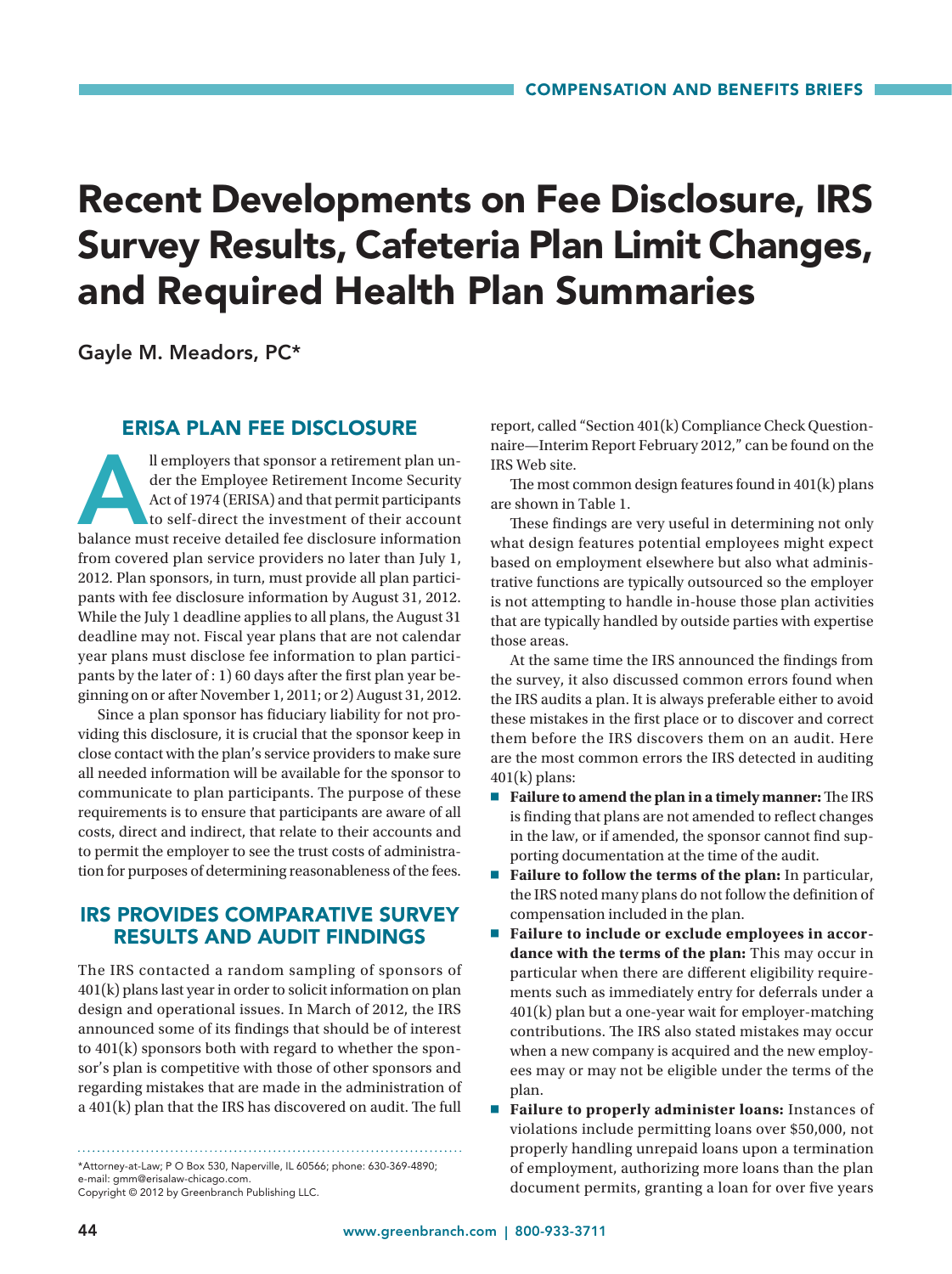| <b>Design Feature</b>                                                                             | Found in Plans Surveyed (%) |
|---------------------------------------------------------------------------------------------------|-----------------------------|
| Plan uses safe harbor formula (meaning no nondiscrimination testing)                              | 43                          |
| Participants can change deferral amount anytime                                                   | 41                          |
| Catch-up contributions (age 50 and older) allowed                                                 | 96                          |
| Roth contributions allowed                                                                        | 22                          |
| Employer matches employee deferrals                                                               | 68                          |
| One-year waiting period for matching contributions                                                | 58                          |
| Employer provides profit sharing not dependent on employee deferrals                              | 65                          |
| No waiting period for participant deferrals                                                       | 13                          |
| One-year waiting period for participant deferrals                                                 | 54                          |
| Age 21 entry requirement                                                                          | 64                          |
| If plan is top heavy, makes minimum contributions to rank and file                                | 79                          |
| If plan fails nondiscrimination testing, returns excess contributions to highly paid participants | 59                          |
| Plan permits in-service withdrawals other than for hardship                                       | 62                          |
| Plan permits hardship withdrawals                                                                 | 76                          |
| Plan permits loans                                                                                | 65                          |
| Plan administered by third-party administrator                                                    | 53                          |
| Third-party administrator responsible for amending plan                                           | 73                          |
| Third-party administrator responsible for preparing Form 5500                                     | 83                          |

Table 1. Common Design Features of 401(k) Plans

when it does not relate to a primary residence, and most egregious of all, granting loans when the plan document does not have a loan provision.

- Failure to properly test a 401(k) plan for nondiscrimi**nation:** Errors include not identifying in accordance with law who is highly compensated, not counting in the test eligible employees who elect not to defer, not using the proper definition of compensation per the plan document, and not using the methodology described in the plan document when performing the testing.
- 7 **Failure to ensure deferrals do not exceed the amount permitted for the year under Code Section 402(g).** This error occurs when the plan fails to cut off deferrals at the statutory limit, which for 2012 is \$17,000.
- Failure to deposit elective deferrals in a timely man**ner:** While the maximum time limit is the 15th day of the month following the month in which the deferral would have otherwise been paid, this is not a safe harbor and cannot be used by a plan sponsor that could have made the deposit sooner. The only safe harbor that exists is for small plans in which there are fewer than 100 participants. In that case, if the employer makes the deposit

within seven days of when it would have been paid, it will not be challenged.

### CAFETERIA PLAN CHANGES THAT TAKE EFFECT IN 2013

Since the Patient Protection and Affordable Care Act (PPACA) is currently being reviewed by the U.S. Supreme Court and it is unknown to what extent, if any, provisions will be struck down, employers that have a Code Section 125 cafeteria plan with a flexible spending account for healthcare expenses need to make plans for certain changes mandated by PPACA. In 2013, the maximum before-tax contribution that can be made by a plan participant to a healthcare flexible spending account is \$2500. The new limit applies to the participant's tax year, which is almost always the calendar year notwithstanding the plan year of the cafeteria plan.

While a calendar year cafeteria plan should not have major difficulties with making this change, it is more complicated for a noncalendar year cafeteria plan because the election must be made before the beginning of the plan